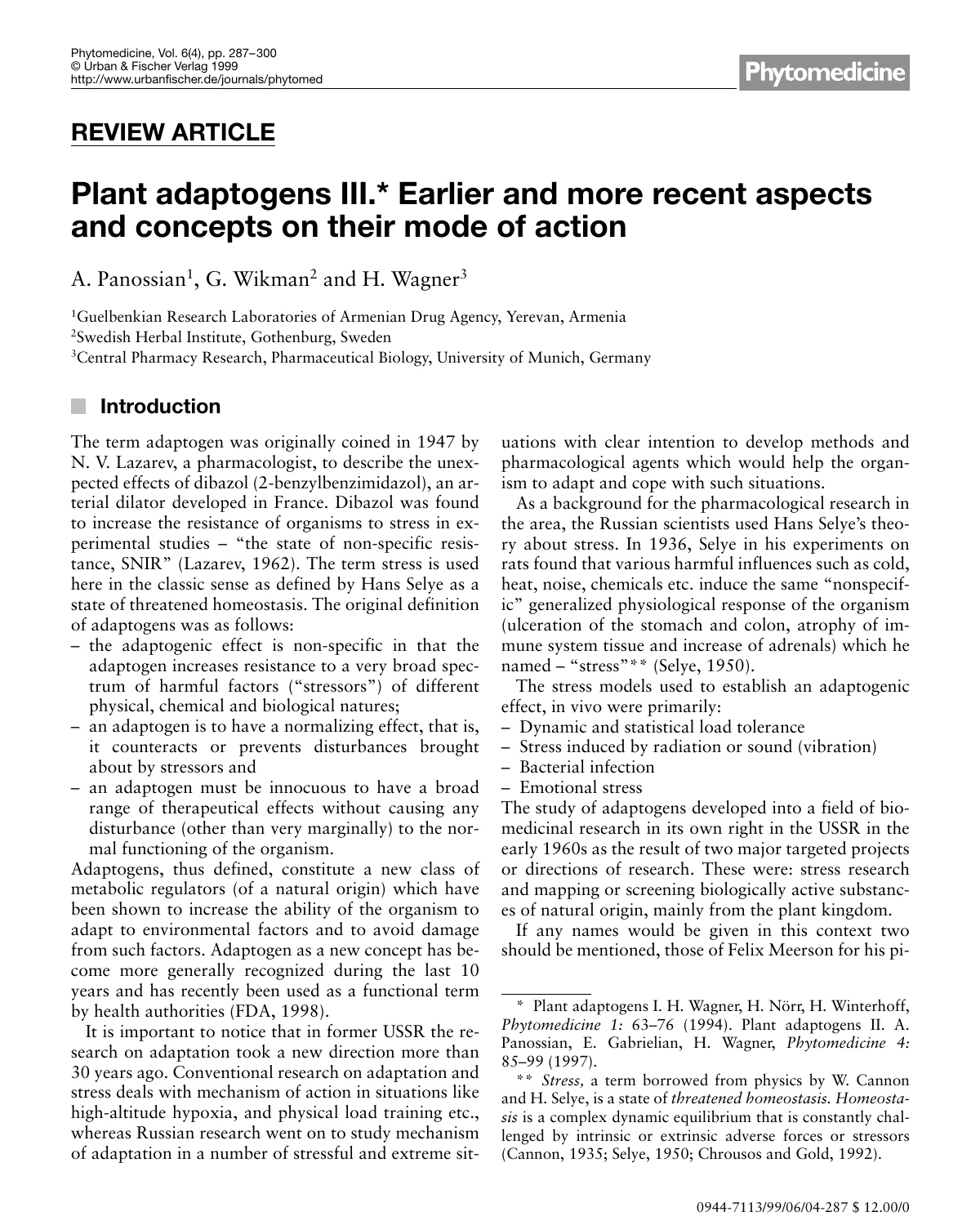oneering work on the general mechanism of adaptation: Felix Meerson (Meerson, 1984) and Israel Brekhman (Brekhman, 1968). Meerson suggests how the GABA-ergic system, prostaglandins, natural antioxidants and adenine nucleotides play an important role in such adaptation. Key findings by these scientists are thus:

- a specific adaptation can lead to cross-adaptation (cross-adaptation = non-specific resistance) and that
- there are natural substances which increase the overall capacity to cope with strain/stress of various origins.

The aim of this research was to develop drugs and methods able to stimulate the intrinsic adaptive mechanisms of the organism so as to help it survive in and cope with situations of intense or prolonged stress, while preferably maintaining the capability for physical and mental work.

The first review to be published in the West, covering 15 years of adaptogen research, was presented in the Annual Review of Pharmacology, 1969 (Brekhman and Dardymov, 1969).

A summary written more in the tradition of popular science and with a slightly more limited selection of the factual material is to be found in the article by Stephen Fulder (Fulder, 1980).

Just to give an indication of the extent of the research carried out, it should be said that as early as 1984 there were already about 1.500 studies (mainly pharmacological and clinical) published in Russia concerning extracts or isolates prepared from the plants *Eleutherococcus, Rhodiola and Schizandra.*

Studies performed more recently, primarily in Germany and Japan, have shown a high level of consistency with the results of the Russian research (Nörr, 1993). Studies in the West have, by and large, been directed at certain pharmacological effects. A good example are the recent studies of the protective effects on the liver of the lignans in *Schizandra* against a broad range of toxins and other stressors (Liu et al., 1992; Lu and Liu, 1991; 1992;. Ip et al., 1995; Wang et al., 1994).



**Fig. 1.** Difference between adaptogens and stimulants (Qualitative pictures).

The inevitable question presents itself: can the pharmacological effects and investigated biochemical mode of action be explained by a smaller set of assumptions pertaining to the mode of action, and how by a universal and basic principle? In the search for such common cause the most recent development comprises two main areas: molecular biology regarding the protective mechanisms of the cell and biochemistry regarding mediators in the stress systems.

**The latest development is to see the adaptogenic effect as an increasing the basal level of dynamic equilibrium** *(Homeostasis)* **of "switch on" and "switch off" systems. One can thus envisage an increased but balanced basal level of most important mediators of stress system: such as activators NO, PAF and catechola**mines and inhibitors such as cortisol and PGE<sub>2</sub>.

Another interesting development is some findings in molecular biology which indicate that certain adaptogenic substances can activate the protective mechanisms of the cells linked to increased survival rate in both *in vitro* and *in vivo* experiments. These studies have thus been directed at the formation of certain Heat Shock Proteins (HSP) or "stress proteins" (Malyshev et al. 1997), HSP70 and HSP90 families.

# **Mode of action – earlier studies**

Assuming that adaptogens constitute a novel class of metabolic regulators, the most general question to be answered is: which are the **differences** and **similarities** between adaptogens and known classes of metabolic regulators and other known pharmacological principles? From *in vivo* studies, the ability of adaptogen to increase work capacity has been well established (both in animal and human studies). Therefore it became necessary to determine in what sense an adaptogen would differ from, for example, **stimulants.** Again, from *in vivo* studies, a key difference with respect to the pharmacodynamics was observed. Simply put, this difference is seen in the **recovery process** after exhaustive (physiological load) work. This has more recently been verified in a series of studies in exercised and non-exercised horses (Hancke et al., 1994; 1996). Diagrammatically it can be shown in a qualitative way as in Figure 1.

As mentioned in the introduction, pharmacological studies revealed a basic difference between classical stimulants and adaptogens in situations of forced muscular work. First, stimulants like phenamine give a temporary increase in work-capacity. However after the initial increase there follows a period of marked decrease (with respect to an average level of performance) of the work capacity. In humans, a number of unpleasant side effects appear at this state. Moreover, a repeated application of CNS-stimulants (phenamine etc.)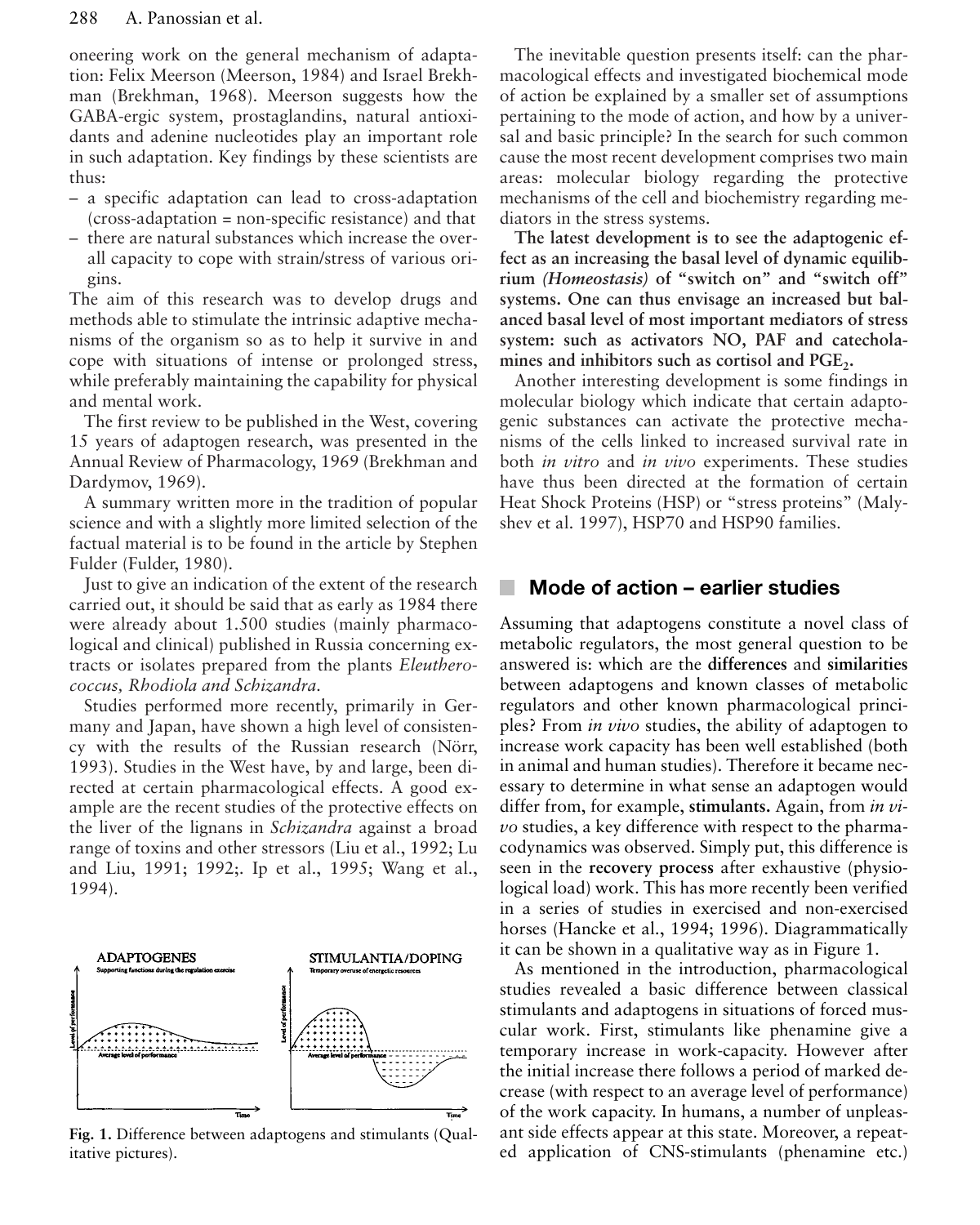leads to a decrease in conditioned reflexes, due partly to an exhaustion of brain catecholamines. As a contrast to this overall picture of the pharmacodynamical action of CNS stimulants, extracts and glycosides from the adaptogens *Acanthopanax* and *Rhodiola* displayed a completely different kind of pharmacodynamic action. In particular the level of performance after reaching its maximum is not followed by a corresponding minimum of the average work capacity. For a qualitative picture, see again Figure 1.

A series of experiments, designed to demonstrate this difference between adaptogens and CNS-stimulants **at a more basic, biochemical level,** was undertaken by Brekhman, Dardymov, Galotin and Kindlov in the late 1960s. The general assumption behind the experiments was the hypothesis that the adaptogenic action was dependent **on the cellular synthesis of nucleic acids,** an effect which would be in sharp contrast to CNS-stimulants. In summary these investigation showed that administration of adaptogens, per os, 30 minutes before the test increased work capacity in mice 1.3–1.5 times (swimming tests, climbing tests). Intraperitoneal administration of antitumor antibiotic actinomycin D (150 mg/kg) before adaptogen administration completely eliminated the expected increase in work capacity. The administration of actinomycin alone has no effect on the work capacity of the mice. Since actinomycin D is known to bind to DNA and selectively breaks its ability to serve as a matrix for the synthesis of RNA, the conclusion drawn from these studies was that the **adaptogenic effect was dependent on the DNA-dependent synthesis of RNA** (Dardymov and Brekhman, 1969). It seems however, that **the synthesis of RNA is necessary but not sufficient** for increasing the working capacity.

In another, similarly designed series of studies using i.p. injections of ribonuclease also cancelled the effect of the adaptogens. Ribonuclease itself induces an increase in work capacity. In spite of this the effect of the adaptogens was completely cancelled. The conclusion to be drawn from the latter interpretation of series is less straightforward, as the enzyme ribonuclease is not known to penetrate the cellular membrane. The observed effect could be due to the destruction of cell-surface RNA by the RNAase. It is known that destruction of surface RNA stimulates protein synthesis and hypothetically cell-surface RNA could play a key role in mediating the adaptogenic effect (Malenkov and Kolotygina, 1984).

As this investigation gave credit to the assumption of a **dependence of adaptogenic action on protein synthesis,** a number of further studies were designed in this direction to reveal an eventual **direct effect on protein/ nucleic acid production.**

# **Positive effects on the biosynthesis of proteins and nucleic acids**

The investigations aimed to study a modulation of protein/nucleic acid synthesis can be divided into two groups: a) in stress situations, and b) under normal conditions. The following is meant to provide an illustrative selection of performed studies, not to be an exhaustive account.

#### In stress situations:

DNA-dependent RNA polymerase was inhibited in cell nuclei from skeletal muscles and liver of rats after swimming for 15 min. The inhibition of enzymatic activity was **partly prevented** by an i.p. administration of eleutherosides 45 minutes before swimming. The eleutherosides did not influence the RNA-polymerase activity in vitro (Bezdetko et al., 1973).

Another study showed that 15 minutes of swimming inhibited the incorporation of  $P^{32}$  into m-RNA in rat liver nuclei. Normal values of  $P<sup>32</sup>$  incorporation into RNA were recovered only after a 2 h rest. Premedication of rats with eleutherosides intensified two-fold the recovery of m-RNA metabolism (Dardymov et al., 1972).

Li (1969) studied the effect of eleutherosides on the weight and mitotic activity of the regenerating mouse liver. In their experiments two-thirds of the liver was resected and the test group was given eleutherosides 1 h before the operation followed by an administration each on the second and third days after. In a control group of intact mice given the same treatment, no change in weight and mitotic activity in the liver was seen while in the post-operational group a marked increase in both weight and mitotic activity was observed [Li, 1969]. In experimentally-induced cerebral ischemia in rats by constriction of the left cartoid artery the initial reduction of protein was significantly less than in the treated group compared with the control, relative to a higher survival rate in the test group. In line with the above, it was demonstrated in a human study in blood donors that an extract containing eleutherosides stimulated the hematopoiesis. Repeated doses of glucosides isolated from *Rhodiola rosea* increased very significantly the restoration of protein, RNA and free amino acids in the muscles of rats after exhausting exercise (Saratikov et al., 1971).

A number of further studies have been performed along similar lines. To mention a few more: quicker adaptation of erythrocytes to alkaline hemolysis in new born rats which is directly related to the synthesis of the protein part of the hemoglobin molecule (Saratikov et al., 1971), increased restoration of the leukocyte count in rats receiving maximum tolerated doses of ethymidine/cyclophosphane, and increased activity of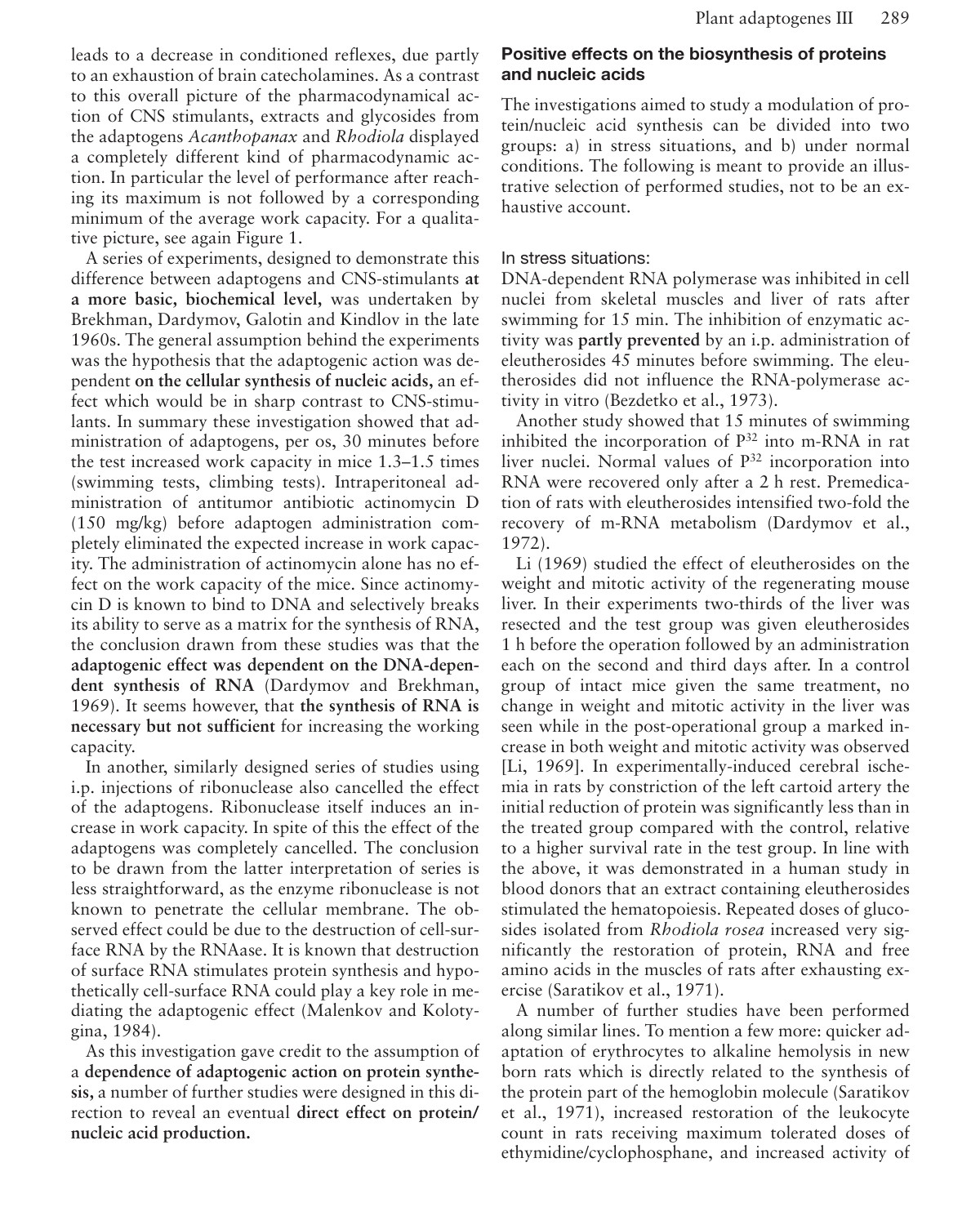the adaptive liver enzyme tryptophan pyrrolase during stress (Leonova and Rodionova, 1979).

### Effect on protein/nucleic and synthesis under normal conditions:

Eleutherosides increased the protein synthesis in embryos of sea-urchins. Anisimov and Voropaev (1973) investigated the influence of eleutherosides on the synthesis of proteins in sea-urchins. The activity of total proteins  $[C^{14}]$ -leucine] increased by 34% in comparison to the control group at the early stage of division between the formation of the second and fourth blastomere). The addition of puromycin to the incubative medium completely cancelled the increase (Dardymov and Khasina, 1972; Anisimov and Voropaev, 1973).

Repeated application of adaptogenic substances (*Rhodiola* and *Eleutherococcus* glucosides) was shown



**Fig. 2.** Glycolysis in pathway associated with lipid and protein metabolism.

to result in weight gain in young rats, piglets etc. However experiments with young rats (Dardymov and Kirillov, 1965) showed that in contrast to anabolic steroids (testosterone-propionate), the gain in weight was not paralleled by a corresponding increase in the weight of the testicles.

**In conclusion it should be mentioned that it still remains unknown the direct molecular targets of adaptogens which are responsible for activation of DNA and protein synthesis during adaptation.**

## **Energetic regulation during stress: increased formation of glucose-6-phosphate**

Another series of studies on the mechanism of action of adaptogens were directed on energetic regulation during stress, particularly on increased formation of glucose-6-phosphate. Dardymov and his colleagues performed a number of studies of the influences of adaptogens on energetic regulation during stress. Result of the in experimental work, regarding the biochemical aspects have shown that the studied adaptogens activated the enzyme hexokinase in the glycolysis pathway as follows: glucose  $\rightarrow$  hexokinase  $\rightarrow$  glucose-6-phosphat  $\leftrightarrow$ pyruvate (via the hexokinase shunt) as can be seen in more detail in Figure 2. The hexokinase reaction is a limiting step in the glycolysis ("bottleneck" reaction). The biochemical studies were proceeded by several investigations on carbohydrate metabolism in animal during stress, with and without the administration of adaptogens. These studies demonstrated a clear insulin-like effect of several of the substances (Dardymov and Khasina, 1972).

It was demonstrated that β-lipoproteins isolated from plasma of stress-exposed or alloxan diabetic animals ones inhibited the glucose uptake by the diaphragms of intact rat. When pretreated with syringin (adaptogen) the inhibition was cancelled. Subsequent



**Fig. 3.** Effect of stress on hexokinase activity in muscles before and after taking Eleutherosides (I. I. Brekhman Svensk Farmaceutisk Tidskrift, Vol. 83, 3, 127–130 (1978).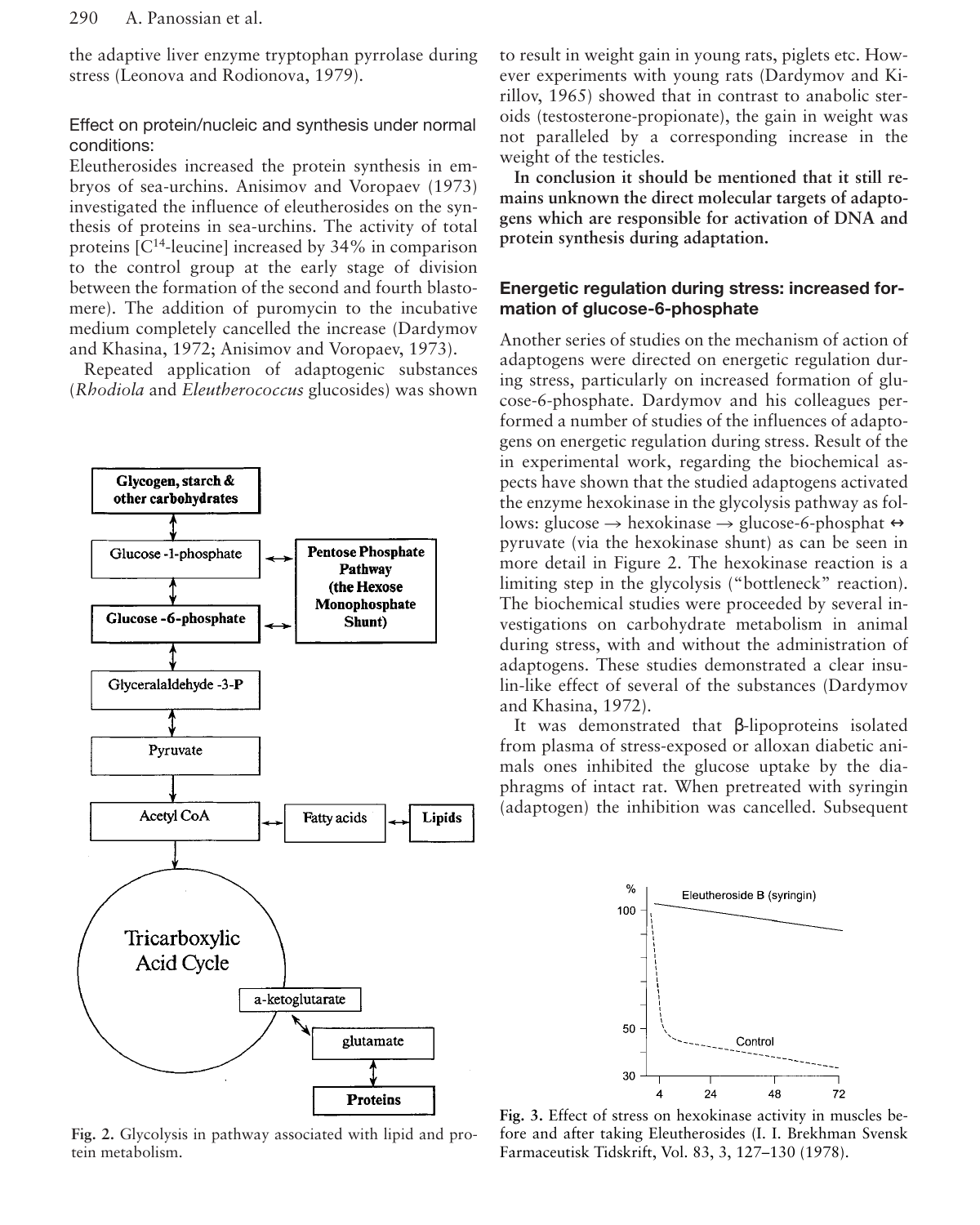*in vitro* studies showed clearly that syringin (Eleuteroside of *Eleuterococcus*) and other adaptogenic substances were able to cancel the inhibitory action of βlipoprotein on hexokinase (yeast hexokinase) activity (Dardymov and Khasina, 1972) (see Figure 3).

The enzymatic activity was evaluated by measuring the reduction of glucose and easily hydrolyzed ATP phosphorus (Dardymov and Khasina, 1972) in the incubation medium (24 h). However, it should also be pointed out that syringin (and other eleutherosides) activated the glucogen transport through erythrocytic membranes, both at low and high glucose concentrations (Polukhina et al. 1981). This effect is apparently not related to the hexokinase activity.

**It should be emphasized that all these evidences concerning effects of adaptogens on carbohydrate metabolism and energy provision as well as DNA and protein synthesis are rather consequences of their effect on key mediators of stimulus response coupling the cells and regulatory systems, than direct effect on the enzymes involved in these processes.**

### **Limitation of overproduction of catecholamines during stress, catecholamine-O-methyl transferase (COMT)-inhibition**

As an example of this approach to study the mechanism of action of adaptogens the hypothesis of their effect on **limiting overproduction of catecholamines during stress** could be mentioned.

A. V. Lupandin and others have focused their attention on the catecholaminergic synaptical modulation of polyphenolic adaptogens exhibiting COMT-inhibitory action during stress. COMT (catecholamino-O-methyl-thansferase = COMT) inactivates catecholamines and an inhibition of this enzyme causes a prolonged activation of adrenoreceptors. A consequence of such a COMT-inhibition is that the catecholamine deposits are not depleted and the release of catecholamines from the nerve-synaptic system is decreased during the general state of stress. It should, however, be pointed out that the hypothesis of a COMT-inhibitory effect is based on indirect experimental data [Lupandin and Lapaev, 1981; Lupandin, 1989; Lupandin, 1991].

#### **Antioxidants/reduction of lipid peroxidation**

The development of adaptation to a moderate level of stress entails an increase in lipid peroxidation. As the organism adapts to moderate stress, the degree of the stress reaction gradually becomes weaker and the peroxidation becomes normal. This fact, in combination with the general "peroxidatic stress" by itself has a number of negative consequences for the organism. This leads directly to the question of if, and to what extent, the adaptogens in question display such an effect. The antioxidant effect of the mentioned adaptogens (i.e. those derived from plants of the genera *Eleutherococcus, Rhodiola* and *Schizandra*) is the single most studied mode of action and is also the most verified in recent times outside the USSR/Russia. In particular, a large number of studies have revealed potent antioxidant properties of the *Schizandra* lignans in a number of various models (Liu et al., 1992; Lu and Liu, 1991; 1992; Ip et al., 1995; Wang et al., 1994). It is worth emphasizing that a reduction of lipid peroxidation or antioxidant effects cannot in principle be the main action of the adaptogens, which is evident from the fact that the known strongly antioxidant substances (tocopherols, etc.) do not exhibit adaptogenic properties. Earlier studies of the mode of action of adaptogens can be summarized (oversimplified) in a the schema of Figure 4.

#### **Mode of Action – new concepts** a a

Stress itself is a defence response of the organism, and it may be assumed that antialarm effect of adaptogens would lessen its positive influence on the resistance of the organism. Brekhman, however suggested that adaptogen's induced SNIR is not realized through a general adaptation reaction and is not identical with an enhancement of nonspecific resistance in the alarm stage of stress. SNIR in contrast to the alarm stage of stress, might last long, and function of adrenal cortex at SNIR did not alter (Brekhman and Dardymov, 1969). For a long time this concept was not supported by biochemical evidences on the possible mechanisms of action of adaptogens, which might be one reason, why the notion 'adaptogen' has not gained more attention internationally.



**Fig. 4.** An overview of some directions of research on the mechanism of action of adaptogens.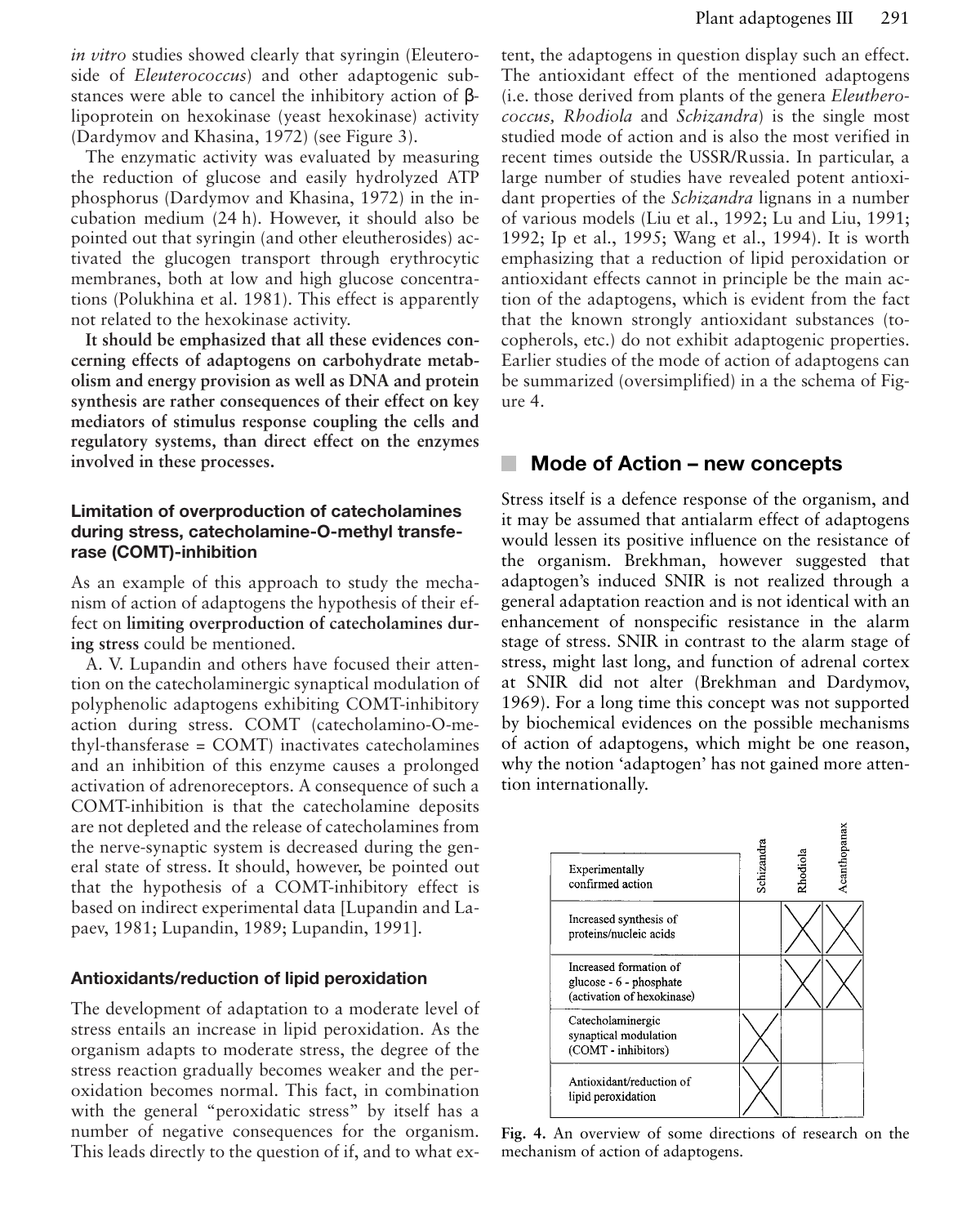During last decades many features of Seleye's defined stress response concept were substantially enriched. By now, the involvement of hormones, cytokines and many other important components of neuroendocrine and immune system in mediating the stress response is well established (Tache and Rivier, 1993). Furthermore, definitions of stress system and stress response were recently update\*) (Stratakis and Chrousos, 1995; Kopin, 1995).

There is however a fundamental problem how to harmonize the original definition of an adaptogen with the concepts in modern pharmacology. This becomes clear when we recall two main conditions to be satisfied: an adaptogen should have a **non-specific** action and not cause **disorder in the normal state** of the organism.

This seem to be in clear contrast to some of the keyconcepts of modern pharmacology: potency, selectivity and with the efficacy balanced by an accepted level of toxicity.

It is generally agreed that the more selective a drug is the higher is its therapeutical value. This in combination with a high potency is tacitly assumed to lead to an almost inevitable interference with a control system by a restriction of the available strategies of the organism/ cell. Therefore, an updated definition of adaptogen is called for in order to advance towards application in medicine. It is therefore necessary to go into more detail, from a biochemical point of view, how to assess an adaptogenic effect.

What are the mechanisms of action of adaptogens and what biochemical markers can be used for evaluation of the efficiency of adaptogens both *in vivo* and *in virto* experiments on isolated enzyme or/and cell system, animals and humans? How can we biologically and biochemically make standardization? These two basic issues are discussed below.

## **Stress System, mediators involved in stress response, adaptation and possible mode of action of plant adaptogens**

Since adaptogens are considered as substances which adapt organism to stress, studies of their effects on two regulatory systems which are responsible for stimulus response coupling, the immune system and the so

called stress-system, are primarily important in understarrding their mechanisms of action.

The stress-system of human beings consists of components of central nervous system (CNS), including corticotropin-releasing hormone (CRH) and argininevasopressin (AVP) neurons of hypothalamic paraventricular nucleus and noradrenergic nuclei of the brain stem, and their peripheral limbs, the hypothalamic-pituitary-adrenal (HPA) axis and the peripheral autonomic system, whose main function is to maintain homeostasis, both in resting and stress states. CRH and AVP neurones and catecholaminergic neurones of the locus ceruleus and other cell groups of the medulla and the pons, are the central coordinators of the stress system, while HPA axis and the efferent sympathoadrenal system (SAS) represent its peripheral limbs. Reciprocal neural connections exist between CRH and catecholaminergic neurons of the CNS.

The SAS and HPA systems are anatomically and functionally interconnected, and during stress they can interact at different levels, e.g. catecholamines stimulate the HPA axis via CRH release, whereas HPA hormones act on the SAS in stress. Recent findings indicate a suppressive effect of endogenous glucocorticoids and a stimulatory effect of chronically elevated glucocorticoid levels on SAS activity during stress. During stress CRH and AVP secretion increases, resulting in increased ACTH and cortisol secretion.

Other factors, such as angiotensin II, cytokines and arachidonic acid metabolites (eicosanoids) are also recruited during the various types of stress. The SAS provides a rapidly responding mechanism that control mostly the acute response of the organism to a stressor. In addition to catecholamines, both sympathetic and parasymphatetic divisions of the autonomic nervous system secrete a variety of neuropeptides, ATP and nitric oxide (Stratakis and Chrousos, 1995).

Figure 5 shows a simplified representation of the components of the stress system, their functional interrelations, and their relations to other systems involved in the stress response (Stratakis and Chrousos, 1995).

Stress itself is a defence response of an organism to external factors (strain), which stimulates formation of endogenous activating messengers, such as catecholamines, prostaglandins (PG), cytokines, nitric oxide (NO), PAF, etc. ("switch on"-system), which in turn activates energetic and metabolic resources of the organism.

For example, NO is produced in large quantities during host defence and immunologic reactions. Because it has cytostatic properties and is generated by activated macrophages, it is likely that it plays a role in nonspecific immunity (Moncada and Higgs, 1993). The NOdependent vasodilator tone seems to be maintained through the physical activation of endothelial cells by

<sup>\*)</sup> Selye's concept of a single stereotypic syndrome that results from any demand upon the body needs to be modified to reflect differences in the pattern of responses to various stresses. When homeostatic mechanisms do not predominate, the pattern of nonspecific, particularly hormonal, responses may differ among stresses. However, the most demands upon the body, when exceeding a critical level, elicit an array of complex neuroendocrine responses, which may have harmful effects, remains a basic contribution [Kopin, 1995].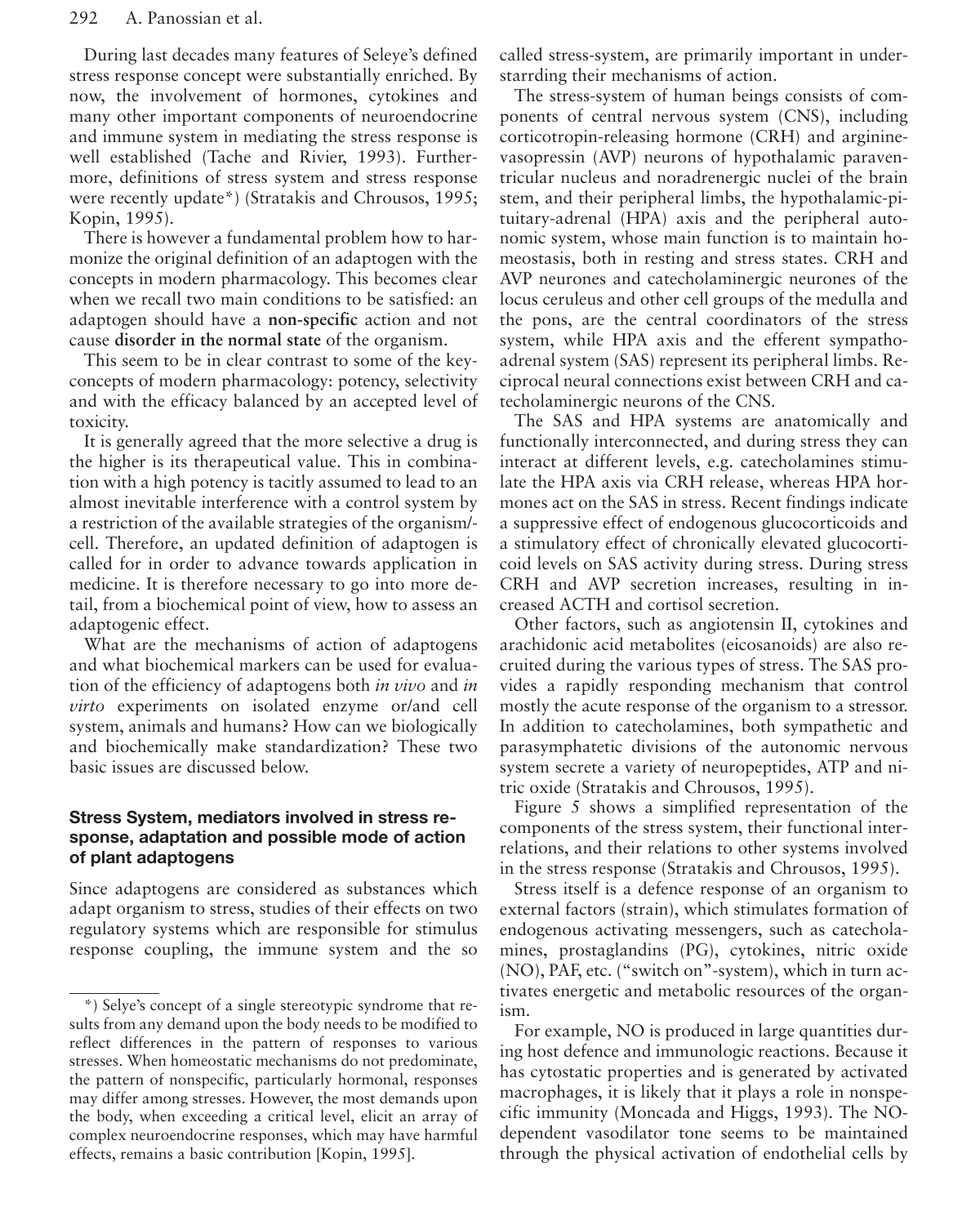

**Fig. 5.** Components of the stress system and their functional interrelations and their relations to other systems involved in the stress reseponse.

Stress-induced modulation of immune function by the components of CNS and sympathetic nervous system [Friedman and Irwin, 1995] and mechanisms by which peripheral inflammatory mediators may signal the central nervous system (Stemberg and Licinio, 1995). Activation of hypothalamus-pituitary-adrenal (HHA) axis induces various effects on target tissues including fatty tissue, liver, smooth muscle tissue, platelets, etc. Activated immunocompetent cells also interact with endocrine system activating corticotropin releasing factor (CRF) release and consequently corticosteroids. It is recognized that IL-1 and IL-6 have a direct activating effects on hypothalamic-hypophyseal-adrenal axis. Both cytokines induce the release of CRF (- McCann et al., 1995; Cambronero et al., 1992; Hu et al., 1992; Ohgo et al., 1991). Activation of the immune system induces inflammation and "disease". Intracellular mediators of the activation of defence system are c-AMP, c-GMP, Ca+2, PKC, DAG, IP<sub>3</sub>, TxA<sub>2</sub>, LTs, HETEs, NO. They "switch" on defence mechanisms. Corticosteroids and PGE<sub>2</sub> are mediators of extra- and intracellular communications. Their proposed function is to prevent defense mechanisms from overreacting (Munck et al., 1984). Corticosteroids are recognized as important regulators in the activation and suppression of immune and neuroendocrine systems (Bowen and Fauci, 1988). An increased secretion of glucocorticoids in response to injury or infection is to prevent defence mechanisms from overreacting and themselves threatening homeostasis (Flower, 1985). To do this, they "switch off" defence mechanisms (including stimulation of cytokines, nitric oxide, leukotriene  $B_4$  and PAF formation which "switch on" the defence system).

stimuli such as pulsative flow and shear stress. NO released from nonadrenergic, noncholinergic terminals may also contribute to the regulation of blood flow and pressure (Rand, 1992).

Corticosteroids, CRF and  $PGE_2$  are endogenous mediators of cellular communications, which protect cells and the whole organism from overreacting to the activating messengers ("switch off" system).

The balance between the activities of the "switch on" and "switch off" systems – "reactivity" – reflects the sensitivity of the organism to stressors and the level of protection against their damaging effects. It seems that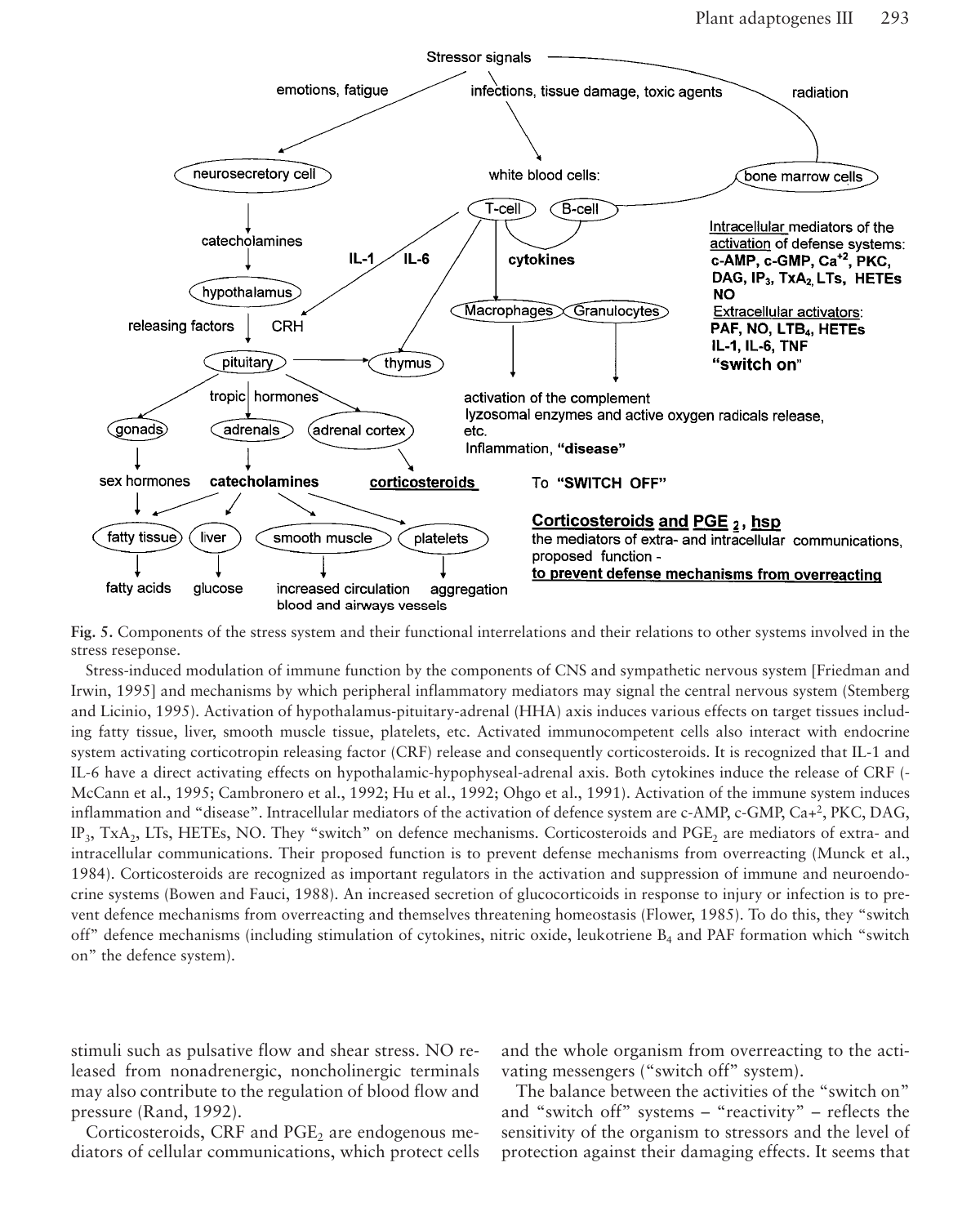

**Fig. 6.** A proposed model for intracellular signal transduction pathways and involvement of mediators of stress system in stimulus-response coupling.

Upon ligand binding, class II receptors mediate the signal through G family proteins [Barnard, 1992], which are involved in the activation of phospholipase C (PLC) [Helper and Gilman, 1992]. PLC hydrolyses inositol-containing phospholipids, which is then converted to inositol-triphosphate  $(\text{IP}_3)$  and diacylglycerol (DAG) (Cockroft, 1992). IP<sub>3</sub> diffuses to the cytoplasm and binds to an IP<sub>3</sub> receptor (Barnard, 1992) resulting in calcium release which in turn activates type II and cytosolic type IV phospholipases  $A_2$  (Clark et al., 1991). PLA, catalyze the liberation of fatty acids from the *sn*-2 position. DAG binds to the regulatory site of PKC in the cell membrane and activates the kinase, which in turn activates phosphorylation of cytosolic PLA<sub>2</sub>. PLA<sub>2</sub> induces synthesis of platelet activating factor (PAF) and arachidonic acid release, (Asaoka et al., 1992) which is metabolized to prostaglandins (PGs) and leukotrienes (LTs).  $LTB<sub>4</sub>$  stimulates IL-1α production in LPS stimulated monocytes (Rola-Pleszczynski and Lamaire, 1985). PGE<sub>2</sub> is known to inhibit IL-1 $\alpha$ production and therefore suppress certain immune reactions. Inhibition of lymphocyte activity is the main function of  $PGE_2$  in the immune system, and  $PGE_2$  may be viewed as a macrophage messenger transducing an inhibitory signal to lymphocytes (Goodwin and Webb, 1980). IL-1 $\alpha$  is known as a potent mediator of inflammation and immune response: it has pyrogenic properties, induces acute-phase reaction, activates granulocytes, eosinophils, natural killer, T- and B-cells, reactive oxygen intermediate and nitric oxide production, etc. (Durum et al., 1985). IL-1 $\alpha$  is known to increase PLA<sub>2</sub> (type II) activity (Nakazato et al., 1991) and production of nitric oxide, which interacts with HEME prosthetic group of guanylate cyclase thus leading to increase c GMP levels. Low

concentrations of NO is known to activate guanylyl cyclase and elevate cyclic GMP level in cells (Moncada and Higgs, 1993). Corticosteroids, which are known to inhibit AA release (Flower, 1985) are also potent inhibitors of macrophage induced NO production (Di Rosa et al., 1990).

in the process of adaptation to stressor's effects this balance alters and plant adaptogens could be the agents which reduce the damaging effects of various stressors due to alteration in the reactivity of host defence systems.

An excessive basal and/or stress-responsive activity of the stress system is associated with increased arousal or anxiety, increased blood pressure, gastrointestinal dysfunction, and immune suppression (Stratakis and Chrousos, 1995). Both the HPA axis and SAS system appear chronically activated in melancholic depression which is characterized by the hyperarousal (anxiety) and suppression of feeding and sexual behaviors (anorexia, loss of libido), and an excessive and prolonged redirection of energy with tachy- and hypertension – as classic manifestations of the "generalized stress response" (Gold et al., 1988). Chronic activation of HPA axis has been shown also in other conditions, such as anorexia nervosa, panic anxiety, obsessive-compulsive disorder, chronic active alcoholism, alcohol and narcotic withdrawal, excessive exercising, malnutrition, or sexually abused girls (Stratakis and Chrousos, 1995).

On the other hand chronically decreased basal stressresponsive activity of the stress system are associated with decreased arousal, and a suboptimal physical and mental performance and a decreased feeling of well-being. Seasonal depression in the dark months of the year, the postpartum period, the chronic fatigue and fibromyalgia syndromes represent this state under these conditions CRH secretion is decreased and symptoms, such as increased appetite and weight gain, somnolence and fatigue are seen (Chrousos and Gold, 1992).

Stimulus response coupling system responsible for defence and adaptation of organism is a multitarget pharmacological system. Activation of neuroendocrine and immune systems induces various effects on target tissues including fatty tissue, liver, smooth muscle tissue, platelets, etc. Meanwhile, all these cells and tissues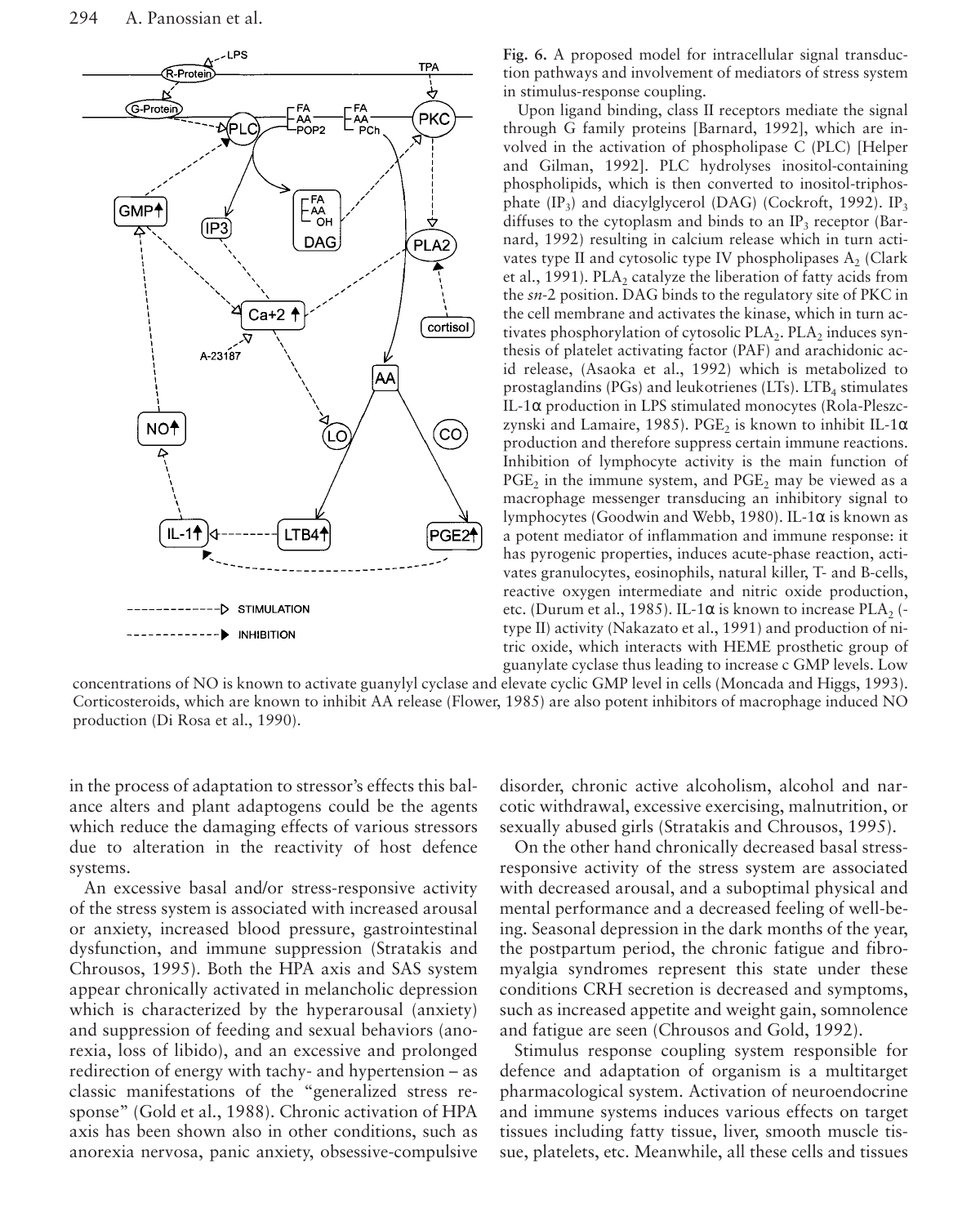have common mechanisms of activation and deactivation outlined on Figure 6.

It seems unlikely to expect that adaptogens have one or few targets (like antiinflammatory drugs). Moreover the **wide range** of medical indications for which adaptogens have been used and recommended suggests that the active principles of these "universal remedies" are directed towards those regulatory systems which are common for all the tissues involved in the regulation of homeostasis (immune or/and hormonal, CNS). These could be the stress system and extra- and intracellular signaling systems, e.g. eicosanoids and NO. Eicosanoids also play an important role in many regulatory systems: central nervous, neuroendocrine-, immune-, intra- and intercellular communication, cell differentiation and proliferation, DNA synthesis, etc. Corticosteroids block their formation at the level of precursor – arachidonic acid release.

The action of corticosteroids is known to regulate carbohydrate-, lipid-, protein- and nucleic acid metabolism, to mobilize the resources of the organism under stress to increase its resistance to damaging factors (trauma, infection, hemorrhage, etc.), and to decrease the immunoreactivity of the organism (blocking the migration of leukocytes into inflammatory *loci*), etc. (Bowen and Fauci, 1988). The molecular mechanisms of action of corticosteroids are also associated with the biosynthesis of eicosanoids. They inhibit arachidonic acid (AA) release and consequently the biosynthesis of eicosanoids (Flower, 1985).

It is also well known that the physical endurance of an organism, as well as the formation and secretion of corticosteroids, are all increased as a result of its adaptive reaction (Viru, 1981); strong increase of corticosteroid production normally occurs in any stress state. High levels of cortisol in blood of emotionally depressed primates is well documented. Conversely, continuos treatment with corticosteroids suppresses the formation of ACTH, and thus production of endogenous corticosteroids by the adrenal cortex, which in turn increases the hypersensitivity of the organism to harmful stimuli. This physiological relationship has provoked interest in natural stimulators of the hypothalamus-pituitary-adrenal system, such as the plant adaptogens which are devoid of the disadvantages of corticosteroids.

There is plenty of evidence indicating that single administration of an adaptogen activates ACTH and corticosteroid formation, and that subchronic pretreatment with adaptogens normalizes stress hormone levels (Wagner et al., 1994; Panossian et al., 1997; Dardymov, 1976). For example Cucurbitacin R diglucoside, [DCR,16α,20-dihydroxy-2β,25-di(1-O-β-D-glucopyranosyloxy)-cucurbiten-5-trion-3,11,22], one of the active principles of *Bryonia alba* L. roots, which has been found to exhibit adaptogenic activity in preclinical and clinical trials stimulates and the biosynthesis and secretion of corticosterone by adrenal cortex of rats (Panossian et al., 1997). This increase is evidence for the mobilization of resources of the organisms. It is known that the level of corticosteroids increases as a result of a long-time training or adaptation, and that a trained organism has an insignificant response to stress signals due to increased activity of HPA axis. In contrast, the activation of the HPA in the untrained organism is very pronounced (Viru, 1981). DCR's influence is in this case is similar. Stress signals did not have marked effects on the control group after DCR administration even when the level of corticosterone was four fold (Panossian et al., 1997). This is a typical example of stress-protective effect of DCR, that is directly associated with adrenal cortex.

DCR inhibits ACTH-induced corticosterone formation from isolated adrenocortical cells. Thus, DCR stimulates the adrenal cortex. This effect could be compared with the effect of physical training when the resistance of the organism increases to adapt to stress.

Moreover, it has been suggested that these results explain why *Bryonia alba* root, containing DCR as one of the major compound is effective both against diseases, that are treated by stimulating the adrenal cortex (inflammation, allergy, collagenoses, neurodermitis, polyarthritis, asthma, rheumatism, hepatitis, leukemia, gastro-intestinal disorders), and diseases treated by reducing an increased secretion of corticosteroids.

Because DCR is a modulator of corticosteroids secretion, *Bryonia* extract has been recommended for clinical trials of diseases, in which synthetic corticosteroids are the standard treatment (psychiatric disorders, diabetes, ulcers, reduced resistance to infections, pimples). Advantage of DCR is that it mobilizes the secretion of adrenal hormones to optimal levels and protects the adrenal cortex from hypotrophy, which could be side effect of chronic corticosteroid treatment.

DCR prevents stress induced alterations of eicosanoids in blood plasma and moderately stimulates adrenal cortex to adapt organism to stress, since a moderate increase in corticosteroid secretion protects the defence systems of the organism from becoming hyperactive. DCR enhances the sensitivity level to stress due to effects of eicosanoids and corticosteroids. The eicosanoid system is a modulatory system supporting homeostasis (Claude Bernard "homeostatic hormones"; Foegh and Ramwell, 1983). It plays an important role in adaptation processes.

Recent study in athletes demonstrates that stress, namely acute physical exercise activates formation of cortisol and nitric oxide in the blood and saliva (Panossian et al., 1999). Chronic physical exercise increases the basal level of these stress-mediators in blood and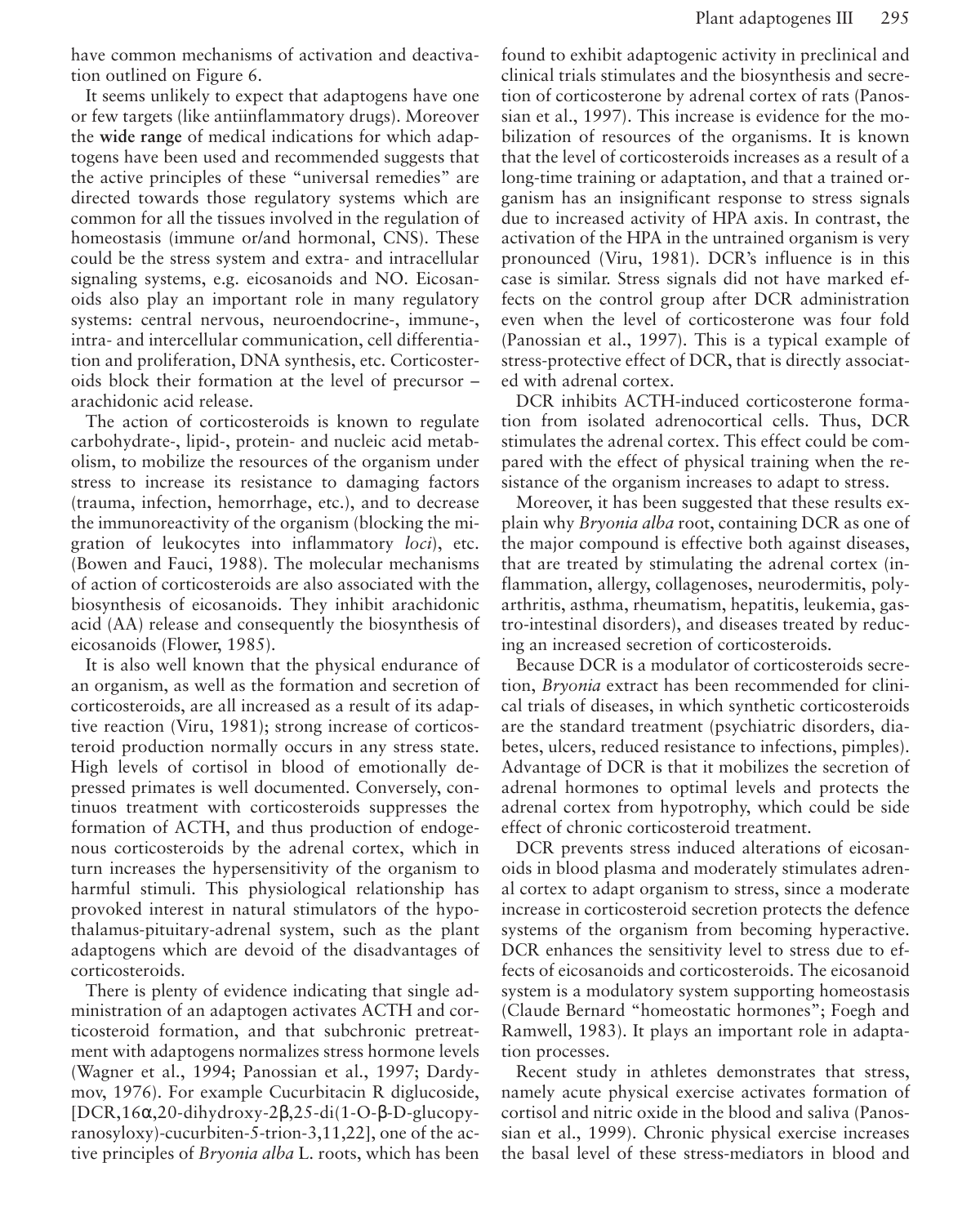

**Fig. 7.** Chemical structures of compounds I–X.

saliva of well and long trained athletes versus beginners and sedentary subjects. Acute physical loading does not increase the level of cortisol and NO in these athletes. Plant adaptogens, *Schizandra* and *Bryonia* have prostressor effect: they activate formation of both NO and cortisol in blood plasma and saliva, however this activation adapt a organism to further heavy physical loading. Physical exercise does not increase both NO and

cortisol level in saliva after the treatment with adaptogens. Their level decreased versus before exercise. Thus, adaptogens increase the production of both activating (NO) and deactivating (cortisol) messengers of stress system. Adaptogens are challengers of defence response of the organism. In other words, adaptogens increase the capacity of stress system to respond to external signals at the higher level of the equilibrium – het-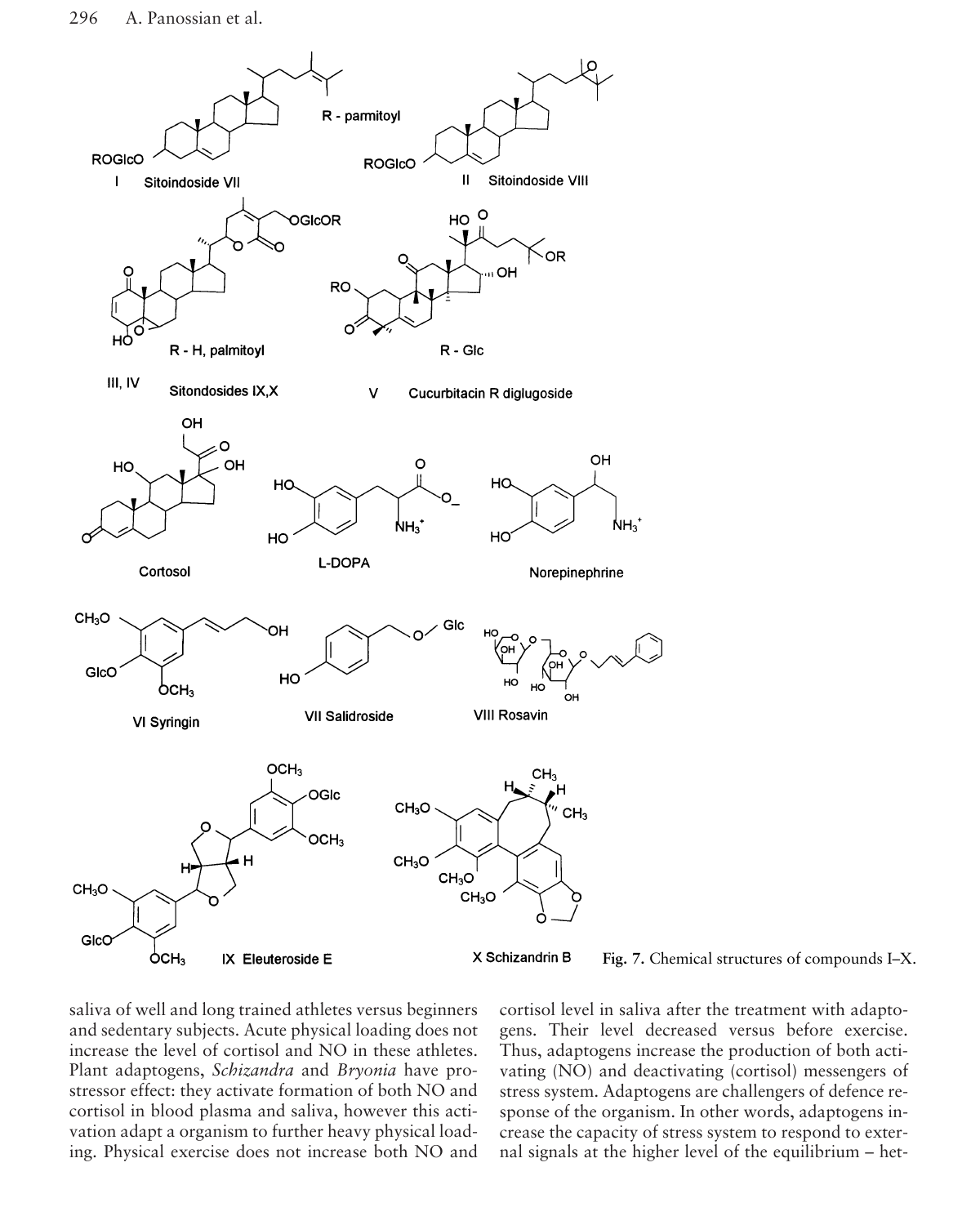erostasis (Fig. 8). In subjects, which were already adapted to chronic heavy physical exercise (e.g. well trained athletes) and with basically increased level of cortisol in blood or saliva, physical exercise as well as adaptogens have rather opposite effect on stress – a decrease of the NO and cortisol level, probably due to their increased utilization.

As mentioned above, it is essential to consider and find out the crucial difference and similarity between adaptogens and known classical metabolic regulators and other drugs. We emphasized earlier the difference with respect to CNS stimulants. Now, having gone more into detail regarding the mode of action at a biochemical level, we have seen a number of **similarities** with known substances: corticoid-like action, catecholamine like etc. There is also a suggestive **structural** similarity if one looks at active principles of plant adaptogens as is shown below.

The active principles of plant adaptogens as far as investigated can be divided into two main chemical groups (Fig. 7):

• Terpenoids with a tetracyclic skeleton like cortisol:

Sitoindosides I–IV *(Withania somnifera)* (Bhattacharya et al., 1987; Ghosal et al., 1989

Cucurbitacin R glucoside V *(Bryonia alba)* (Panossian et al., 1997)

• Aromatic compounds, structurally similar to catecholamines

Lignans: Eleuteroside E IX *(Eleuterococcus senticosus)* (Elyakov and Ovodov, 1972) Schizandrin B X *(Schizandra chinensis)* (Kochetkov et al., 1962)

Phenylpropane derivatives: Syringin VI *(Eleuterococcus senticosus)* (Elyakov and Ovodov, 1972: Wagner et al., 1982)

Rosavin VIII *(Rhodiola rosea)* (Kurkin and Zapesochnaya, 1986)

Phenylethane deivatives: Salidrosid VII *(Rhodiola rosea)* (Ssaratikov et al., 1968)

# **Summary and conclusion**

Stimulus-response coupling systems responsible for defence and adaptation of organism to stressors are multi-target and very complicated pharmacological systems, including the neuroendocrine (stress) and immune system. The mode of action of adaptogens is basically associated with the stress-system (neuroendocrine-immune complex) and can be directed on the various targets of the system involved in regulation (activation and inhibition) of stimulus-response coupling.

However, clinical studies performed according to the *most* modern standards are quite limited. On the other hand there is an extensive amount of clinical experience and also established use in self care etc. These as-



**Fig. 8.** Stress response and effect of adaptogens.

pects are planned to be dealt within a subsequent article which will be devoted to the application in three areas: self care, adjuvants in medicine and curative action in some diseases.

At this stage, nevertheless, it seems possible to define some most important "stress-markers" for evaluation of efficiency of adaptogens in experimental and clinical pharmacological studies. They can be both activating *(catecholamines, LT-s, cytokines, NO, etc. – "switch on" system – which activates energetic and other resources of the organism),* and deactivating *(corticoster*oids and PGE<sub>2</sub>-endogenous mediators of cellular com*munications, which protect cells and whole organism from overreacting to the activating messengers – "switch off" system)* stress-messengers.

The balance between the activities of the "switch on" and "switch off" systems reflects the well being of the organism. It could be established on different levels of the homeostasis (heterostasis) with different levels of the sensitivity to stressors (Figure 8).

The response of stress system – "reactivity" is different at the various levels of heterostasis and depends on adaptation – capacity of the organism (or a cell) to protect itself. In the process of adaptation to stressor's effects the basal levels mediators of switch on (e.g. NO) and switch of (e.g. cortisol) systems are increasing but their balance (the ratio) does not change. In other words, adaptogens increase the capacity of stress system to respond to external signals at the higher level of the equilibrium of activating and deactivating mediators of stress response. Consequently, plant adaptogens can be defined as "smooth" pro-stressors which reduce reactivity of host defense systems and decrease damaging effects of various stressors due to increased basal level of mediators involved in the stress-response. In further studies of adaptogens it seems important to find correlation between adaptogenic activity (a decrease in the "reactivity" of the organism – *the basal level of activating and deactivating messengers: ILs,*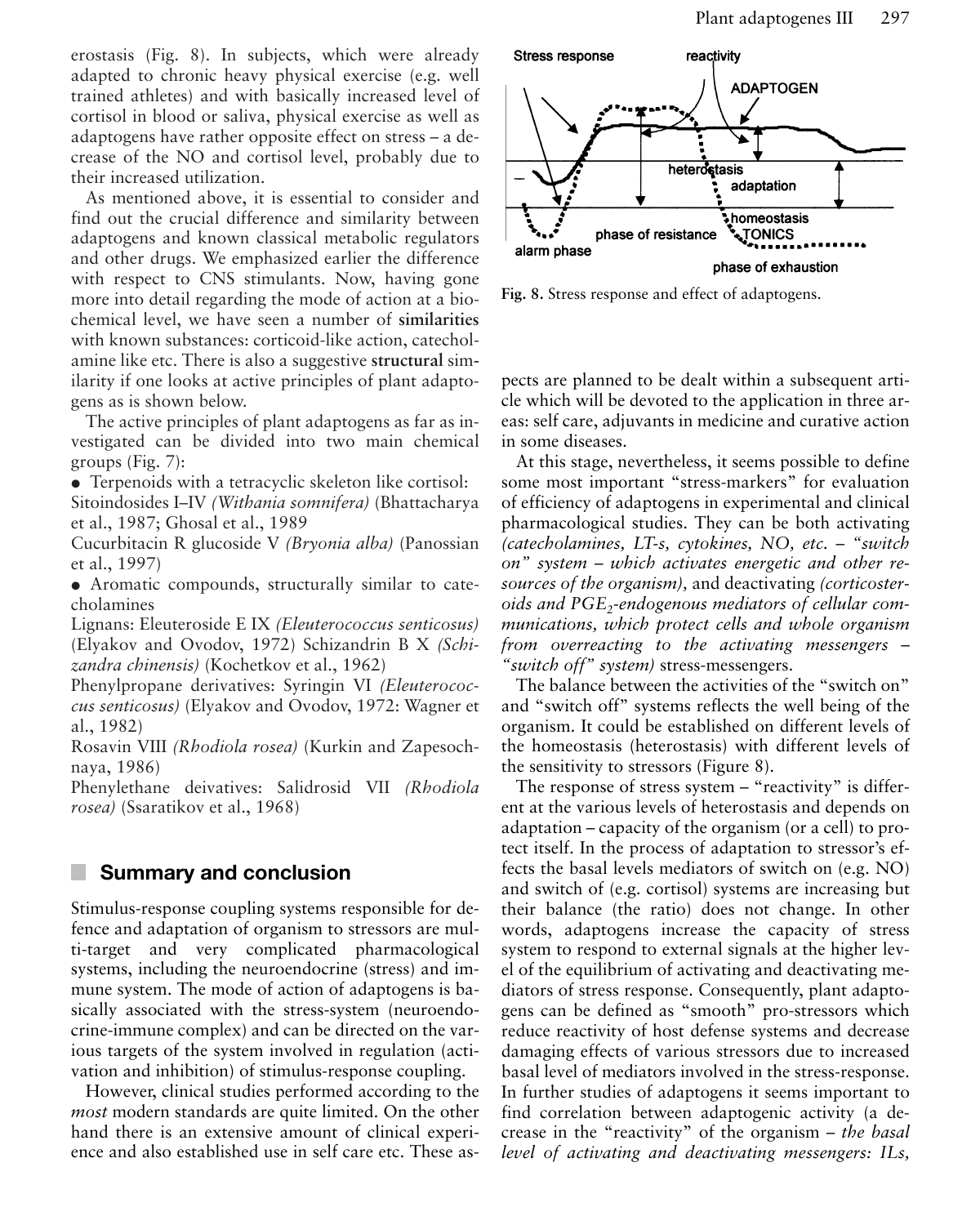*LTB<sub>4</sub>, NO, PGE<sub>2</sub>, cortisol, but not their ratio)* and their therapeutic efficiency (symptomatic evaluation).

#### m. **References**

- Anisimov, M. M.; Fronert, E. B.; Froleva, G. M.; Suprunov, N. I.: Effect of glycosides of *Eleuteroccocus senticosis* on early embryogenesis of sea-urchin. *Izy. Akad. Nauk SSSR Otd. Biol. Nauk, 4:* 590–593, 1973.
- Asaoka, Y.; Nakamura, S.; Yoshida, K.; Nishizuka, Y.: Protein kinase C, calcium and phospholipid degradation. *TIBS. 17:* 414–417, 1992.
- Barnard, E. A.: Receptor classes and the transmitter-gated ion channels. *TIBS 17:* 368–274, 1992.
- Bezdetko, G. N.; Brekhman, I. I.; Dardymov, I. V.; Zil'ber, M. L.; and Rogozkin, V. A.: *Eleutherococcus* glycosides effect on nuclear RNA polymerase activity in skeletal muscles and liver after physical strain", *J. Voprosy Med. Khimii, 19 (3):* 245–248, 1973.
- Bhattacharya, S. K.; Goel, R. K.; Kaur, R.; Ghosal S.: Antistress activity of Sitoindosides VII and VIII, New acylsterylblucosides from *Withania somnifera. Phytotherapy research, 1 (1):* 32–37, 1987.
- Bowen, D. L.; Fauci, A. S.: Adrenal Corticosteroids. In: *Inflammation. Basic principles and clinical correlates.* Eds. J. I. Gallin, I. M. Goldstein, R. Snyderman. Raven Press, New York: 877–896, 1988.
- Bredt, D. S.; Hwang, P. M.; Snyder, S. H.: Localization of nitric oxide synthase indicating a neural role for nitric oxide, *Nature 347:* 768–770, 1990.
- Brekhman, I. I.: *Eleuterococc,* Nauka, Leningrad, 185 p., 1968 (rus.).
- Brekhman, I. I.; Dardymov I. V.: New substances of plant origin which increase nonspecific resistance, *Ann. Rev. Pharmacol. 8:* 419–430, 1968.
- Cambronero, J. C.; Rivas, F. J.; Borrell, J.; Guaza, C.: Role of arachidonic acid metabolism on corticotropin releasing factor (CRF)-release induced by interleukin-1 from superfused rat hipothalami. *J. Neuroimmunol. 39:* 57–66, (1992).
- Cannon, W. B.: Stresses and strains of homeostasis. *Am. J. Med. Sci. 89:* 1–14, 1935.
- Chevallier, A.: *The Encyclopedia of Medicinal Plants.,* Dorling Kindersley, London/New York/Stuttgart/Moscow, 1996, 336 p.
- Chrousos, G. P.; Gold, P. W.: The consept of stress system disorders: overview of behavioral and physical homeostasis. *JAMA 267:* 1244–1252, 1992.
- Cockroft, S.: G-protein-regulated phospholipases C.D and A2 mediated signaling in neutrophils. *Biochim. Biophys. Acta. 1113:* 135–160, 1992.
- Clark, J. D.; Lin, L.-L.; Kritz, R. W.; Ramesha, C. S.; Sultzman, L. A.; Lin, A. Y.; Milona, N.; Knopf, J. L.: A novel arachidonic acid selective cytosolic  $PLA_2$  contains a  $Ca^{+2}$ dependent translocation domain with homology to PKC and GAP. *Cell 65:* 1043–1051, 1991.
- Dardimov, I. V.: *Ginzeng, eleuterococc. On the mechanism of biological activity,* Nauka, Moscow. 184 p, 1976.
- Dardymov, I. V.; Brekhman, I. I.: The influence of antimycin

D on the regulation of carbohydrate metabolism, caused by *Eleutherococcus* glycosides and adrenal ectomy in rats, *Materiali Itogovoj Naucknoy Sessii,* VNIIFK, 1969.

- Dardymov, I. V.; Bezdetko, G. N.; Brekhman I. I.: Incorporation of P32 into rat liver RNA under physical exercises and the effect of *Eleutherococcus* glycosides, *Voprosy Med. Khimii, 18 (3):* 267–269, 1972.
- Dardymov, I. V.; Khasina, E. I.: The effect of *Eleutherococcus* glycosides on glucose uptake by rat diaphragm., In: *Lek. Sredstva Dal'nego vostoka (Remedies of the Far East),* The Institute of Biologically Active Substances of the USSR, Academy of Science, Vladivostok, Russia, *2:* 52–55, 1972.
- Dardymov, I. V.; Khasina E. I.: The effect of *Ginseng* and *Eleutherococcus* glycosides on hexokinase activity. In: *Lek. Sredstva Dal'nego Vostoka (Remedies of the Far East),* The Institute of Biologically Active Substances of the USSR, Academy of Science, Vladivostok, Russia, *2:* 56–59, 1972.
- Dardymov, I. V., Kirillov, O. I.: *Mater XXII Nauk. Sesji, Khabarovsk Med. Inst.,* Khabarovsk, 1965.
- Di Rosa, M.; Radomski, M.; Carnuccio, R.; Moncada, S.: Glucocorticoids inhibit the induction of nitric oxide synthase in macrophages. *Biochem. Biophys. Res. Commun. 172:* 1246–1252, 1990.
- Durum, S. K., Schmidt, J. A., Opperheim, J. J.: Interleukin 1: an immunological perspective. *Ann. Rev. Immunol 3:* 263–287, 1985.
- Elyakov, G. B.; Ovodov, Yu. S.: The glycosides of *Araliaceae. Khimia Prirodnich Soedineniy (6):* 697–709, 1972.
- Evans, W. C.: *Trease and Evans Pharmacognosy.* WB Saunders Coompany Ltd, London–Philadelphia–Toronto–Sydnay–Tokio. 1996, 612 p.
- FDA, 1998, Notice of Proposed Rulemaking, *Federal Register,* April 29, 1998a, Anon.
- Flower, R. J.: The lipocortines and their role in controlling defence reactions. In: *Adv. Prostagl. Thrombox. Leukotr. Res.,* Raven Press, New York, *15:* 201–203, (1985).
- Foegh, M. L., Ramwell, P. W.: Physiological implications of products in the arachidonic acid cascade. In: *Prostaglandins and related substances,* Elsevier Science Publishers B. V.: 13–19, (1983).
- Friedman, E. M.; Irwin, M. R.: A role for CRH and the sympathetic immune system in stress-induced immunosuppression. in: *Stress. Basic mechanisms and clinical implications.* Eds. G. P. Chrousos, R. McCarty, K. Pacak, G. Cizza, E. Sternberg, P. W. Gold, R. Kventansky. *Ann. NY Acad Sci. 771:* 396–418, (1995).
- Fulder, S.: The Drug that builds Russians, *New Scientists, 21:* pp. 83–84, 1980.
- Ghosal, S.; Lal, J.; Srivatava, R.; Battacharya, R.; Upadhyay, S. N.; Jaiswal, A. K.; Chattopadhyay, U.: Anti-stress activity of Sitoindosides IX and X, New C-27-glycowithanolides from *Withania somnifera Phytotherapy Res. 3 (5):* 201–209, 1989.
- Gold, P. W.; Goodwin, F.; Chrousos, G. P.: Clinical and biomedical manifestations of depression: relationship to the neurobiology of stress, Part 2. *N. Engl. J. Med. 319:* 413–420, 1988.
- Goodwin, J. S.; Webb, D. R.: Regulation of immune response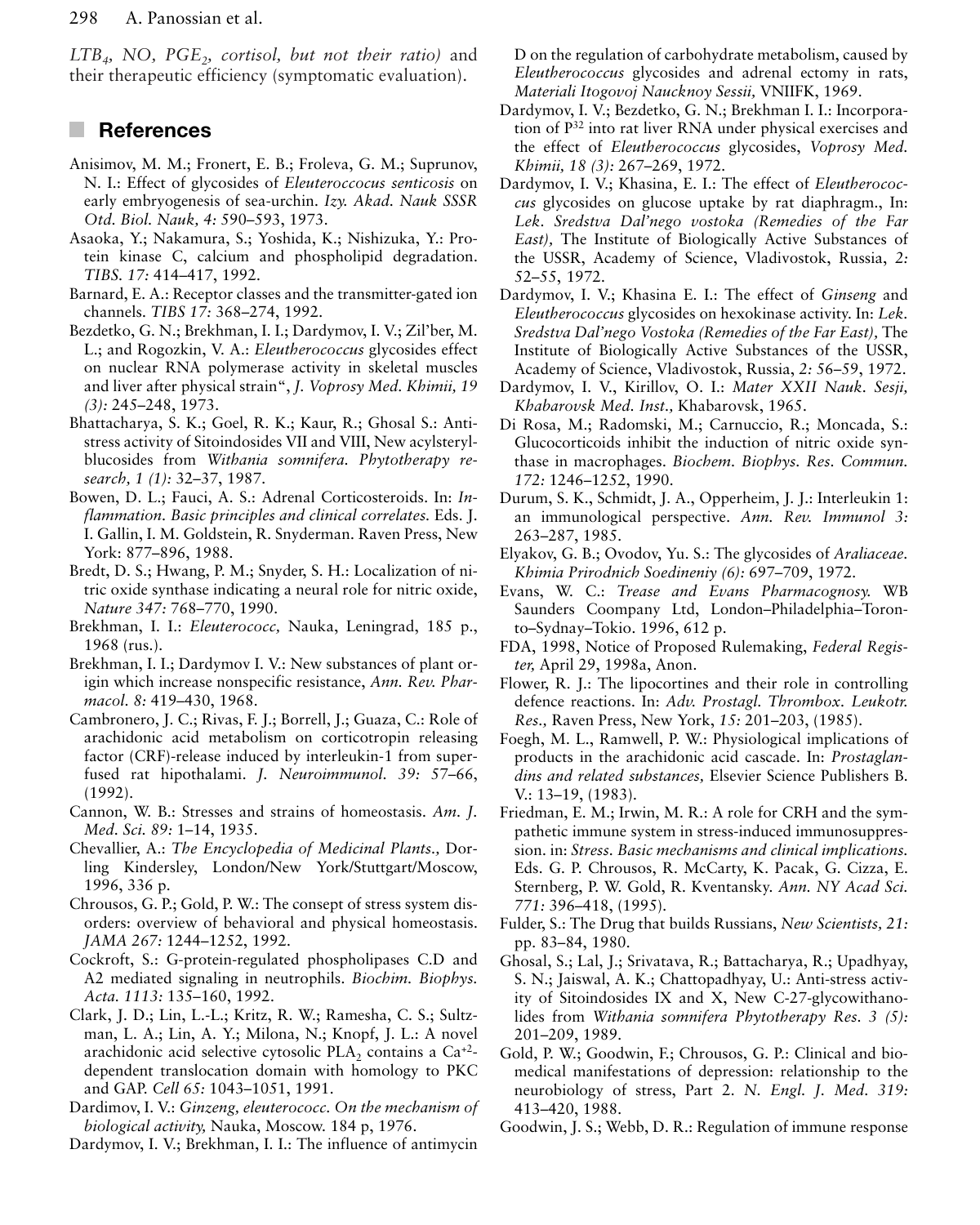by prostaglandins. *Clinical Dermatology and Immunopathology. 15:* 106–122, 1980.

- Hancke, J., Burgos, R.; Wikman, G.; Ewertz, E.; Ahumada, F.: *Schizandra chinensis,* a potential phytodrug for recovery of sport horses. *Fitoterapia, 65 (2):* 113–118, 1994.
- Hancke, J.; Burgos, R.; Caceres, D.; Brunetti, F.; Durigon, A.; Wikman, G.: Reduction of serum hepatic transaminases and CPK in sport horses with poor performance treated with a standardized *Schizandra chinensis* fruit extract. *Phytomedicine 3 (2):* 237–240, 1996.

Helper, J.; Gilman, A.: G proteins, *TIBS 17:* 383–387, 1992.

- Hu, S. B.; Tannahill, L. A.; Lightman, S. L.: Interleukin-1 beta induces corticotropin releasing factor-41 release from cultured hypothalamic cells through proteinkinase C and cAMP-dependent protein kinase pathways. *J. Neuroimmunol. 40:* 49–55, (1992).
- Ip, S. P.; Poom, M. K. T.; Wu, S. S.; Che, C. T.; Ng, K. H.; Kong, Y. C.; Ko, K. M.: Effect on Schisandrin B on hepatic glutathione antioxidant system in mice: protection against carbon tetrachloride toxicity, *Planta Medica., 61:* 398– 401, 1995.
- Kopin, I. J.: Definitions of stress and sympathetic neuronal responses. In: *Stress. Basic mechanisms and clinical implications.* Eds. G. P. Chrousos, R. McCarty, K. Pacak, G. Cizza, E. Sternberg, P. W. Gold, R. Kventansky. *Ann. NY Acad. Sci. 771:* 1–18, 1995.
- Kochetkov, N, K.; Khorlin, A. Y.; and Chizhov, O. S.; Sheichenko, V. I.: Chemical investigation of Schizandra Chinensis. Communication 2. Structure of Schizandrin, *Izvestiyia Akademii Nauk SSSR,* Seriya Khimicheskaya *5:* 850–856, 1962.
- Kurkin, V. A.; Zapesochnaya, G. G.: The Chemical Composition and Pharmacological Properties of Plants of the Genus *Rhodiola* (A Review), *Khim. Farm. Zh., 20 (10):* 1231– 1244, 1986.
- Lazarev, N. V.: Actual problems of the studies of the action of adaptogens, particularly preparations of *Eleuterococcus.* Symposium on *Ginzeng* and *Eleuterococcus. In: XX meeting on investigations of Ginseng and other medicinal plants of Far East,* DVFSO, Vladivostok, 7–14, 1962.
- Leonova, E. V.; Rodionova, T. V.: Effect of *Eleutherococcus* on Dynamics of Changes in Nucleic Acid and Protein Content in the Brain under the Effect of Ischemia, *Vestsi Akad Nauk USSR Ser Biyal., 1:* 93–96, 1979.
- Li, S. E.: Effect of Eleutherosides on height and mitotic activity of the regenerating mouse liver, *Bull. of Exp. Biol. and Medicine, 67 (6):* 103–105, 1969.
- Liu, G. T.; Zhang, T. M.; Wang, B. E.; Wang, Y. W.: "Protective action of seven natural phenolic compounds against peroxidative damage to biomembranes", *Biochemical Pharmacology 43 (2):* 147–152, 1992.
- Lu, H.; Liu, G. T.: Effect of dibenzo-cycloctene lignans isolated from fructus *Schizandrae* on lipid peroxidation and antioxidative enzyme activity, *Chem. Biol. Interactions, 78:* 77–84, 1991.
- Lu, H.; and Liu, G. T.: Anti-oxidant activity of dibenzocyclooctene lignans isolated from *Schizandraceae, Planta Medica 58:* 311–313, 1992.
- Lupandin, A. V.; Lapaev, I. I.: *Schizandra,* Khabarovskoje Knizhnoye Izdatelstvo, Khabarovsk, 1–89, 1981.
- Lupandin, A. V.: The role of catecholaminergic synapses in the mechanism of adaptation formation under the action of polyphenolic adaptogens. *Sechenov, Physiological J. of USSR 75 (8):* 1082–1088, 1989.
- Lupandin, A. V.: General mechanism of adaption of the organism under the effect of polyphenol adaptogens *Advances in Physiological Sciences. 22 (1):* 1–40, 1991.
- Malenkov, A. G., Kolotygina, I. M.: Cell surface RNA A possible molecular receptor of adaptogens, *Biofizika, 29 (5):* 814–815, 1984.
- Malyshev, I.; Prodius, P. A.; Arkhipenko, Yu. V.; Wikman, G.; Meerson, F. Z.: A new approach to studying the mechanism of action and searching for criteria of adaptogen activity. Proc. from the 5<sup>th</sup> World Congress, International Society for Adaptive Medicine, Poster Communication Session (III), 1997.
- Meerson, F.: Adaptation, Stress and Prophylax, Nauka, Moscow, 1981, 278 p. (russ.); Springer-Verlag, 1984.
- McCann, S. M.; Lyson, K.; Karanth, S.; Gimeno, M.; Belova, N.; Kamat, A.; Rettori, V.: Mechanism of action of cytokines to induce the pattern of pituitary hormone secretion in infection. In: Stress. Basic mechanisms and clinical implications. Eds. G. P. Chrousos, R. McCarty, K. Pacak, G. Cizza, E. Sternberg, P. W. Gold, R. Kventansky. *Ann. NY Acad. Sci. 771:* 626–639, 1995.
- Moncada, S.; Higgs, A.: The L-arginine-nitric oxide pathway. *New Engl. J. Med.:* 2002–2012, 1993.
- Munck, A.; Guyre, P. M.; Holbrook, N. J.: Physiological functions of glucocorticoids in stress and their relation to pharmacological actions. *Endocrine Rev. 5:* 25–44, 1984.
- Nakazato, Y.; Simonson, M. S.; Herman, W. H.; Konieczkowski, M.; Sedor, J. R.: Interleukin 1 stimulates prostaglandin biosynthesis in serum-activated mesangial cells by induction of a non-pancreatic (type II) phospholipase A2. *J. Biol. Chem. 266:* 14119–14127, 1991.
- Nörr, H.: Phytochemical and pharmacological Investigations of the Adaptogens: *Eleutherococcus senticosus, Ocimum sanctum, Codonopsis pilosula, Rhodiola rosea* and *Rhodiola crenulata,* Ph. D. thesis, Faculty of Chemistry and Pharmacy, Ludwig-Maximilians University, München, 228 p., 1993.
- Ohgo, S.; Nakatsuru, K.; Ishikawa, E.; Matsukura. S.: Inteleukin-1 (IL-1) stimulates the Release of corticotropin releasing factor (CRF) from superfused rat hypothalamo-neurohypophyseal complexes (HNC) independently of the histaminergic mechanism. *Brain Res. 558:* 217–223, 1991.
- Panossian, A.; Gabrielian, E.; Wagner, H.: Plant adaptogens II *Bryonia* as an adaptogen. *Phytomedicine 4 (1):* 83–97, 1997.
- Panossian, A.; Oganessian, A.; Ambartsumian, M.; Gabrielian, E.; Wagner, H.; Wikman, G.: Effects of heavy physical exercise and adaptogens on nitric oxide content in human saliva, *Phytomedicine 6 (1):* 17–26, 1999.
- Polukhina, N. N.; Kozlova, N. M.; Barenboim, G. M.; Chernitsky, E. A.: The effects of eleutheroside "B" and a mixture of Eleutherococcus glycosides on glucose transport in erythrocytic membranes. *New data on Eleutherococcus,* Proc. of the 2nd Int'l Symposium on *Eleutherococcus,* Moscow, pp. 58–62, 1981.
- Rand, M. J.: Nitrergic transmittion: nitric oxide as a media-